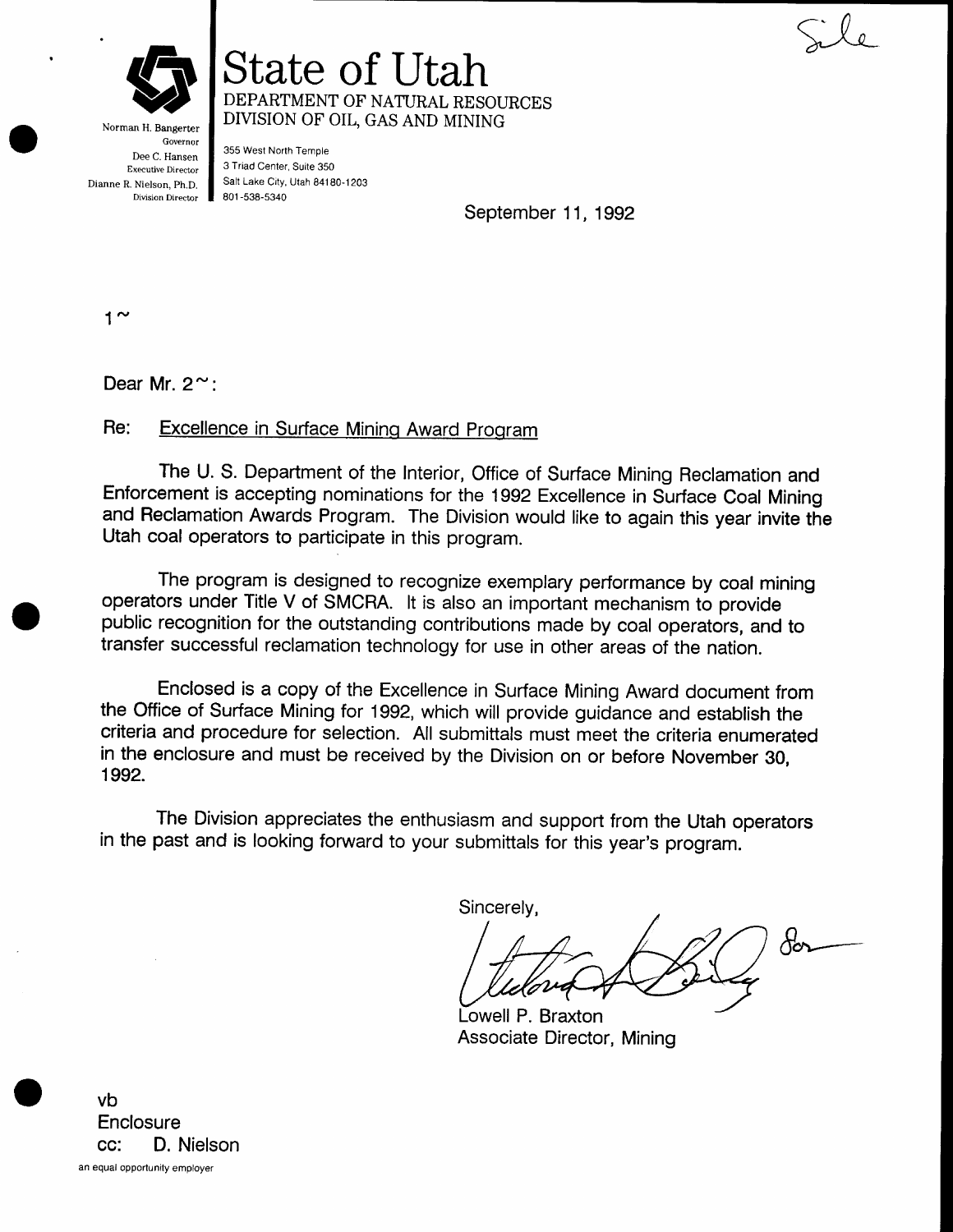Mr. Ben Grimes, Environmental Coordinator Plateau Mining Company P.O. Drawer P M C Price, Utah 84501

Mr. Lee Edmonson CALMAT Company Properties Division 1801 East University Drive Phoenix, Arizona 85034

Mr. Dan Guy, Manager Permitting and Compliance Mountain Coal Company<br>P.O. Box 1378 Price, Utah 84501

Mr. Dwight Crossland. Western States Minerals Suite <sup>130</sup> 250 South Rock Blvd. Reno, Nevada 89502

 $\epsilon$ 

Mr. Val Payne, Sr. Environmental Engineer<br>PacifiCorp Electric Operations<br>P.O. Box 1005<br>Huntington, Utah 84528

Mr. Mike Glasson, Senior Geologist Andalex Resources, Inc.<br>P.O. Box 902<br>Price, Utah 84501

Mr. Wendell Owen Co-Op Mining Company P.O. Box 1245 Huntington, Utah 84529

Mr. David W. Anderson, P.E.<br>Intermountain Power Agency Department of Water and power City of Los Angeles; Room 1164 111 North Hope Street Los Angeles, California 90012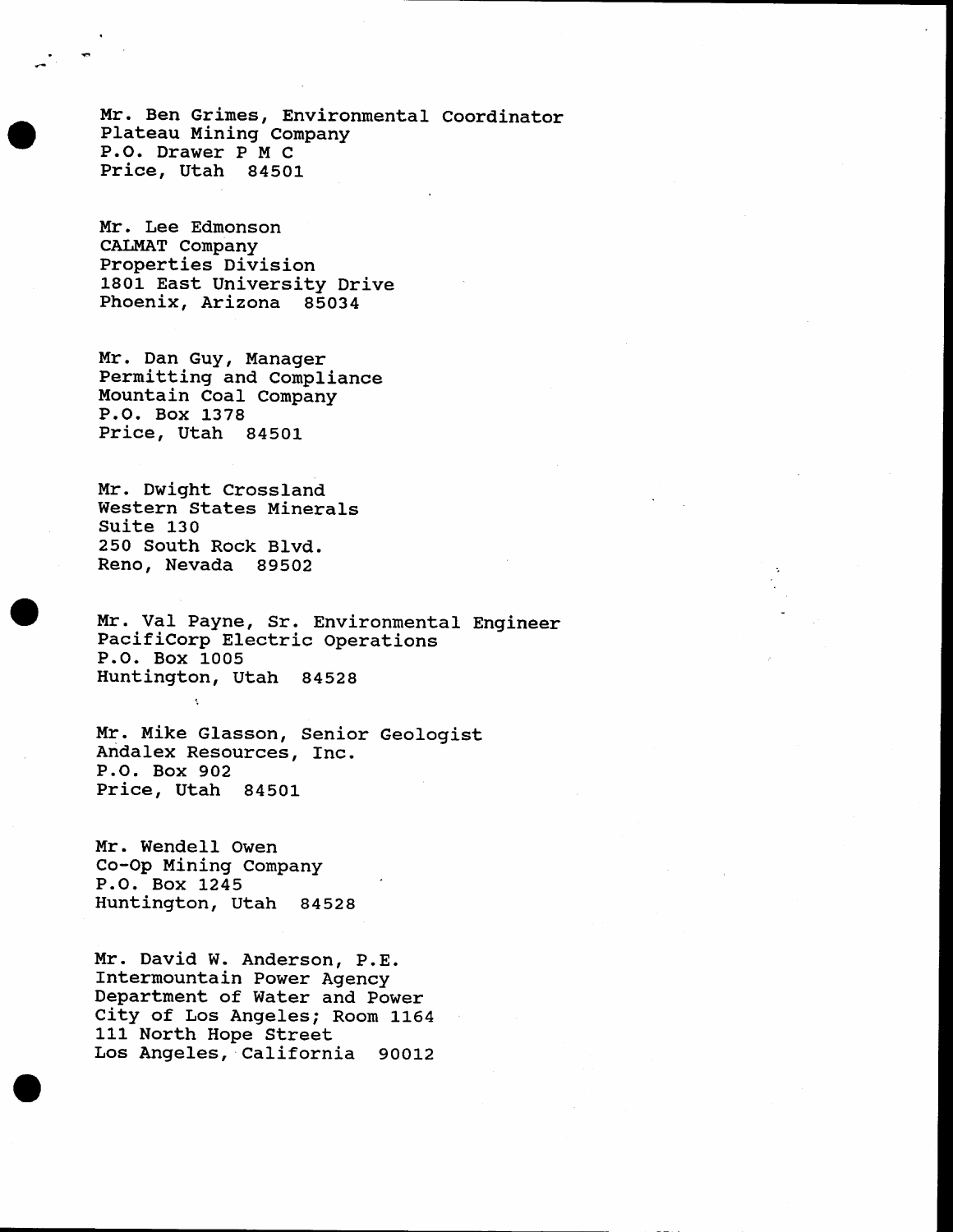Mr. Joe Fielder, General Manager Sunnyside CoaI Company P.O. Box 99 Sunnyside, Utah 84539

Mr. Walt Ruzzo BHP Petroleum - Utah International, Inc. 550 California Street San Francisco, California 941O4

Mr. J. E. Katlic, Executive Vice-President Blackhawk CoaI Company clo American Electric power Company P. O. Box 700 Lancaster, Ohio 4313O

Mr. Richard H. Allison, Jr. p.E. Amax Coal Company, Belle Ayr Mine 2273 Bishop Road Gillette, Wyoming 82717-3005

Mr. Edwin Settle, Supervisor - EQC Dept.<br>Consolidation Coal Company L2755 Olive Boulevard st. Louis, Missouri 6314i-

Mr. Jon Passic<br>Castle Valley Resources<br>P. O. Box 766<br>Wellington, Utah 84542

Mr. Al1en Childs Genwal CoaI Company, fnc. P. O. Box <sup>1201</sup> Huntington, Utah 84528

Mr. Rick O1sen, President Soldier Creek Coal Company P. O. Box <sup>f</sup> Price, Utah 84501

Mr. Ken Payne, Manager Southern Utah Fuel Company P. O. Box <sup>P</sup> Salina, Utah 84654